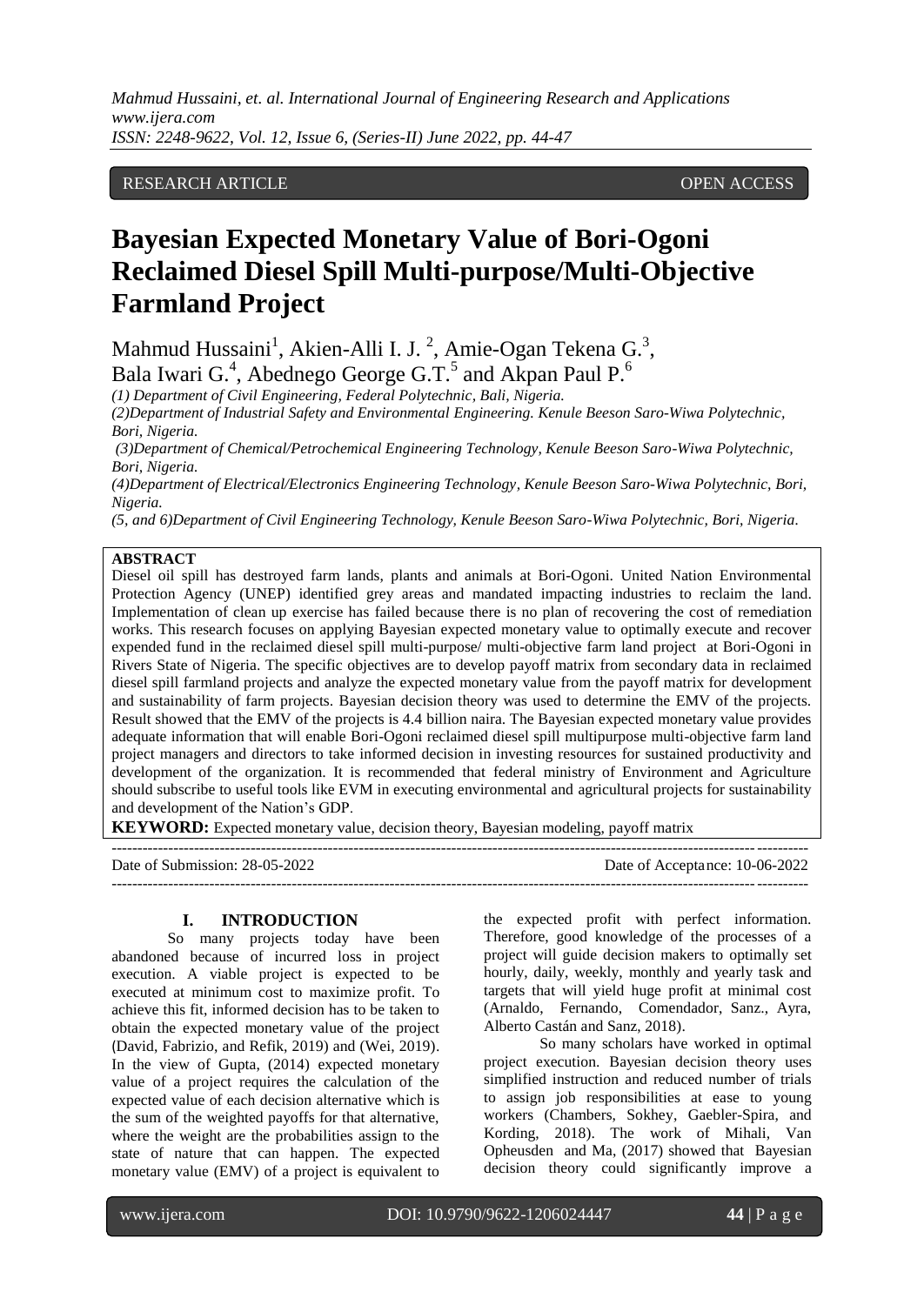controlled system. Resource managers need to make appropriate decisions in forecasting environmental conditions suitable for workstations (Fienen, Masterson,Plant, Gutierrez and Thieler (2013) . Their work showed that the resulting Bayesian Network is a valuable tool for exploring the response of groundwater conditions to sea level rise in decision support but did not take into account expected monetary value. According to Cook and Puri (2017) Bayesian decision-making can increase accuracy in job task involving field and laboratory test. It is reliable in making medical decision Binder, Krauss, Bruckmaier, Marienhagen (2018). Sadhya and. Singh (2018) produced improved performance Bayesian decision theory-based secure multimodal fusion framework. Francois, Guanlan, and Jiana (2016) applied Bayesian decision and Jiana (2016) applied Bayesian decision network to improve the process of data acquisition, analysis, design and validation of internal corrosion assessment of pipelines.

Scholars like Gbinu, Mahmud, Akpan, Badom, Nwiyor, and Letam (2022) focused on improving the performances of systems to minimize cost and maximize profit. They did not consider the expected monetary value of improving the performance of the system. Appropriate decision making in choosing the type of process, materials, workforce, workstations, environment, and services is necessary to optimally execute projects. This research focuses on applying Bayesian expected monetary value to optimally execute reclaimed diesel spill multi-purpose/ multi-objective farm project projects at Bori-Ogoni in Rivers State of Nigeria. The specific objectives are to develop payoff matrix from secondary data in reclaimed diesel spill farmland projects and analyse the EMV from the payoff matrix for sustainability and development of the farm projects.

# **II. METHODOLOGY**

The materials used in this research were based on the thoughts of scholars who have worked on diesel spill reclaimed soil at Bori-Ogon in Rivers State, Nigeria. Amie-Ogan, Petaba, Leyira, Nwikina, Philip-Kpae, and Akpan (2022) and Petaba, Badom, Pepple, Amie-Ogan, Nwikina, and Akpan (2022) developed diesel retention and transportation models respectively used for reclamation of diesel spill soil at Bori-Ogoni . Their models were further used for cost benefit analysis used to develop profit maximization and cost minimization models for diesel spill reclaimed farm land projects by Gbinu et al., (2022) and Mahmud, Amie-Ogan, Ndam, Letam., and Akpan.(2022). Their thoughts were concern on investing in a multi-purpose/multi-objectives diesel spill reclaimed farm land projects to recover the fund used in the reclamation works and generate huge profit from it at minimum cost. Secondary data of the pay off matrix of Bori-Ogoni reclaimed diesel spill multipurpose multi-objective farmland project used in this research were obtained from the works of Gbinu et al.(2022) and Mahmud et al.(2022).

The method used in this research was based on the thoughts of Gupta and Hira (2014), Gbinu et al., (2022) and Mahmud et al.(2022). Pay off matrix of Bori-Ogoni reclaimed diesel spill multipurpose multi-objective farmland project was used to analyse and determine the expected monetary value of the projects using Bayesian decision theory.

To determine the EMV of the projects, construct a conditional pay-off table listing the alternative decisions and the various state of nature, enter the conditional profit for each decision event combination along with the associated probabilities, calculate the EMV for each decision alternatives by multiplying the conditional profits by assigned probabilities and adding the result conditional values, and finally select the alternative that yields the highest EMV (Gupta and Hira, 2014).

## **III. EXPECTED MONETARY VALUE ANALYSIS**

The conditional pay-off table listing the alternative decisions and the various state of nature, the conditional profit for each decision event, and the benefit of investing in a multipurpose/multiobjective reclaimed diesel spill farmland projects for five different projects on five plots of land result in a pay-off matrix as shown below was based on the works of Gbinu et al.,(2022) and Mahmud et al.(2022).

3.1. Payoff matrix of accrued benefit farm produce on five hectares of reclaimed diesel spill on five hectares of land in Bori per billion naira

|           | Maize | ∠assava | Yam   | Oil Palm | Fishery |
|-----------|-------|---------|-------|----------|---------|
| Hectare A | 0.100 | 0.200   | 0.500 | 0.500    | 4.400   |
| Hectare B | 0.100 | 0.200   | 0.500 | 0.500    | 4.400   |
| Hectare C | 0.100 | 0.200   | 0.500 | 0.500    | 4.400   |
| Hectare D | 0.100 | 0.200   | 0.500 | 0.500    | 4.400   |
| Hectare E | 0.100 | 0.200   | 0.500 | 0.500    | 4.400   |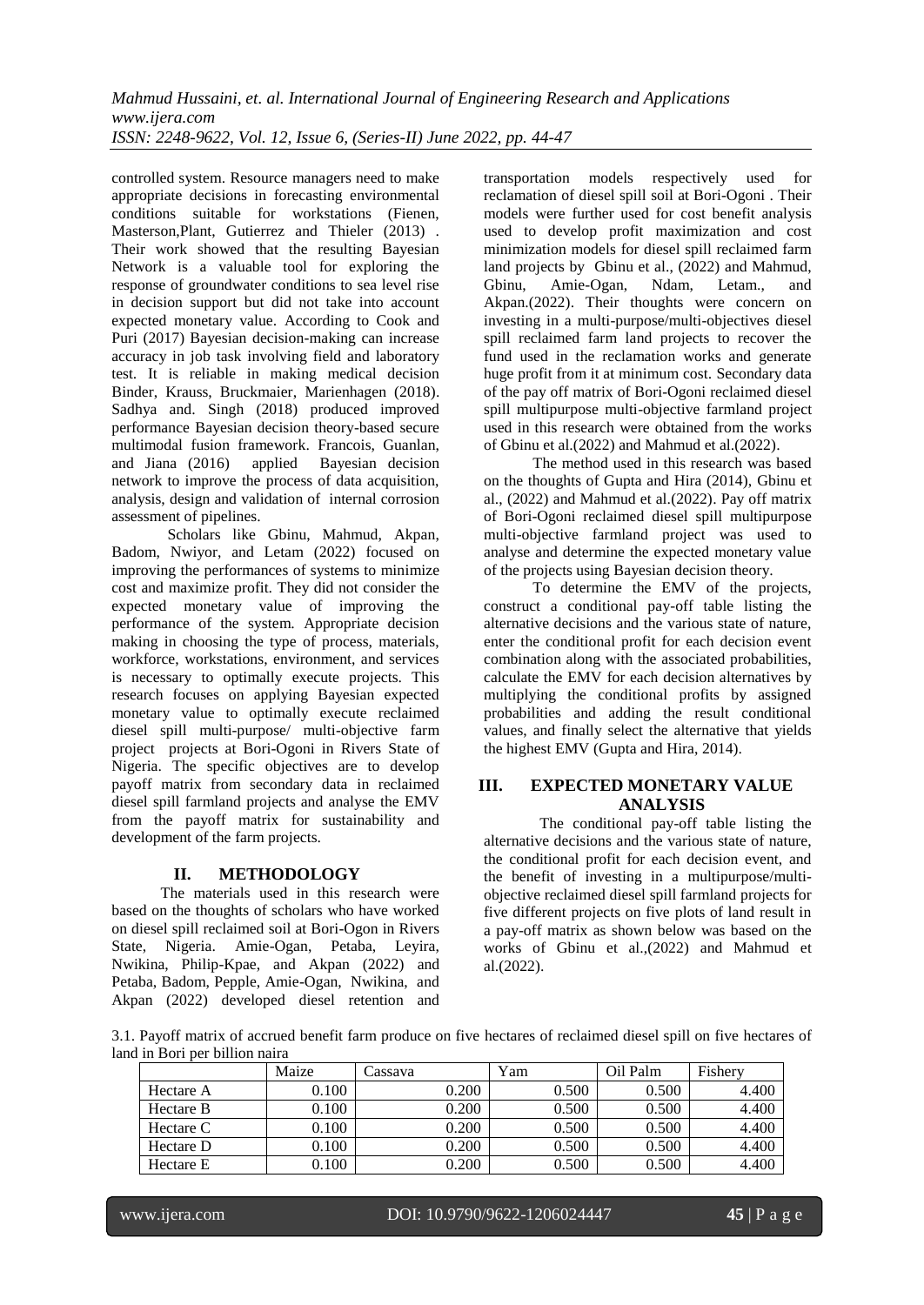Calculating for the EMV for each decision alternatives, multiply the conditional profits by assigned probabilities and add the result conditional values. Since diesel spill occurred on 10%, 32%,

10%, 23% and 25% of land in Hectare A,B,C,D,E and F at Bori-Ogoni respectively, to minimize the cost of investments or production, the new payoff matrix is formed shown in table 4.1.

| Table 4.1. Expected Monetary Value Table (billion naira) |            |                                                            |         |       |          |         |  |
|----------------------------------------------------------|------------|------------------------------------------------------------|---------|-------|----------|---------|--|
| State of nature                                          |            | Expected profits from different Farm types (billion naira) |         |       |          |         |  |
|                                                          | Probabilit |                                                            |         |       |          |         |  |
| (Lands)                                                  |            | Maize                                                      | Cassava | Yam   | Oil Palm | Fishery |  |
| Hectare A                                                | 0.10       | 0.010                                                      | 0.020   | 0.050 | 0.050    | 0.440   |  |
| Hectare B                                                | 0.32       | 0.032                                                      | 0.064   | 0.160 | 0.160    | 1.408   |  |
| Hectare C                                                | 0.10       | 0.010                                                      | 0.020   | 0.050 | 0.050    | 0.440   |  |
| Hectare D                                                | 0.23       | 0.023                                                      | 0.046   | 0.115 | 0.115    | 1.012   |  |
| Hectare E                                                | 0.25       | 0.025                                                      | 0.050   | 0.125 | 0.125    | 1.100   |  |
| Total expected profit                                    |            | 0.100                                                      | 0.200   | 0.500 | 0.500    | 4.400   |  |

**IV. RESULTS AND DISCUSSION** Table 4.1. Expected Monetary Value Table (billion naira)

# **V. DISCUSSION OF FINDINGS**

- i. Selecting the alternative that yields the highest **EMV**
- ii. The investor must therefore, invest on fishery to earn the highest possible average annual profit of 4.4 billion naira.
- iii. This is the best he can do because the choice of investing on other four farm types will result in lesser annual profit.
- iv. The Expected Monetary Value of the investment is 4.4 billion naira, and this agrees with the thought of Gupta and Hira,. (2014).

# **VI. CONCLUSION**

The expected monetary value of Bori-Ogoni reclaimed diesel spill multipurpose multiobjective farmland project is 4.4 billion. This return of investment (RI) was for fishery. It means that more money should be invested in fish farming than other farm types. However more studies on how to improve other farm types to generate more profit will help increase the overall return of investment of the farm projects.

Hectare B generates the highest RI compared to other farmland projects. More resources should also be channeled to it and proper investigation on other hectares of land should be carried out to find out if traces of diesel in them affected their various farm produce.

Hence, Bayesian expected monetary value provides adequate information that will enable Bori-Ogoni reclaimed diesel spill multipurpose multiobjective farmland project managers and directors to take informed decision on investing resources for sustained productivity and development of the organization.

## **VII. RECOMMENDATION**

It is recommended that federal ministry of environment and agriculture should subscribe to the used of useful tools like EVM in executing environmental and farm projects for sustainability and development on the Nation's GDP.

# **VIII. CONTRIBUTION TO KNOWLEDGE**

This research work applies Bayesian decision theory in generating more returns of investment to recover the cost of carrying out diesel spill land reclamation works at Bori-Ogoni and agrees with environmental management system requirement as per ISO 14001:2015.

#### **REFERENCES**

- [1]. Amie-Ogan T. G., Petaba L. D., Leyira F. G., Nwikina B. B., Philip-Kpae F. O., and Akpan P. P. (2022). Diesel Spill Retention Modeling Of Niger Delta Soil", *International Journal of Engineering Research and Applications (IJERA*) , 12 (1):50-55, ISSN: 2248-9622 , www.ijera.com.<br>Arnaldo R. M.,
- [2]. Arnaldo R. M., Fernando V. V., Comendador G., Sanz A. R., Ayra E. S., Alberto J., Castán P .and Sanz L. P.(2018). Bayesian Networks for Decision-Making and Causal Analysis under Uncertainty in Aviation, Submitted: April 16th 2018Reviewed: July 3rd 2018, Published: November 5th, DOI: 10.5772/intechopen.79916.
- [3]. Binder K., Krauss S., Bruckmaier G., and Marienhagen J. (2018). Visualizing the Bayesian 2-test case: The effect of tree diagrams on medical decision making. *PLoS*